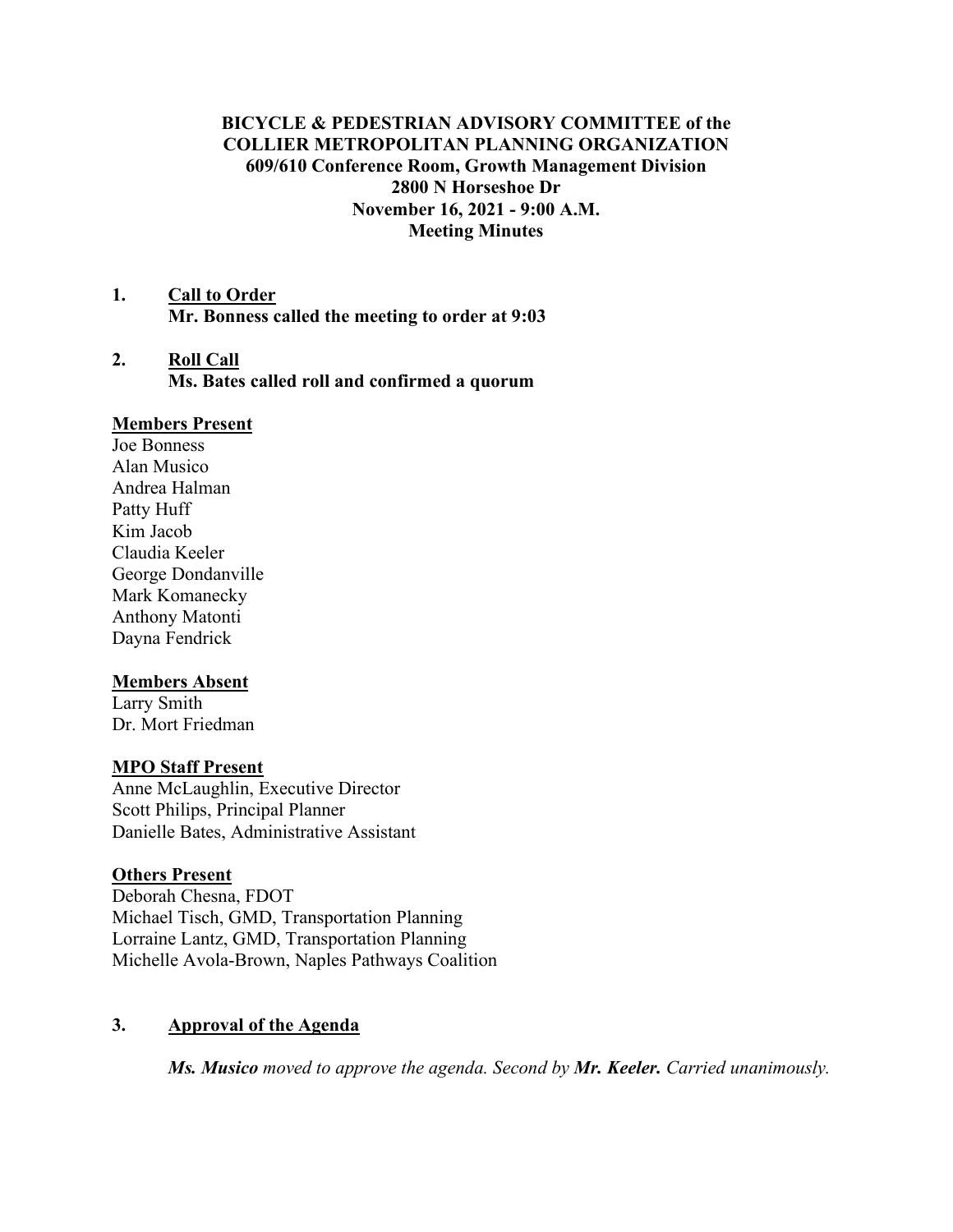### **4. Approval of the October 19, 2021 Meeting Minutes**

**Mr. Bonness:** On item 6, in the 3<sup>rd</sup> paragraph, it should say Golden Gate Parkway, not Boulevard.

*Mr. Dondanville moved to approve the October 19, 2021 minutes as revised. Ms. Huff seconded. Carried unanimously.*

### **5. Open to the Public for Comment on Items Not on the Agenda**

None.

# **6. Agency Updates**

**A. FDOT**

# **B. MPO**

**Ms. McLaughlin:** Asked if the three members present with terms expiring in March wanted to the paperwork to be submitted in order to be reappointed. The members - Joe Bonness, Alan Musico and Dayna Fendrick - responded affirmatively.

# **7. Committee Action**

### **7.A. Rate and Rank Project Submittals**

**Ms. McLaughlin:** Reiterated Executive Summary. One small correction, the City of Marco Island was not asking for design money, they do it in-house. Tried to get most up-to-date project costs and detail from the Transportation Alternative (TA) application forms. This is the time to correct errors. Regarding Naples Park projects, the County has asked the Homeowners Association (HOA) representatives to conduct additional surveys during high season. The desire is to keep vetting the Naples Park projects, there's been some push back from a community member opposed to sidewalks. Collier County asked them to keep meeting to work to consensus, HOA has scheduled meeting in January. The proposal on the table is to continue to take all District 2 projects forward for constructability review by FDOT then come back with final proposal with two or three projects that will be endorsed as the highest priority by County and HOA. This is a new request so feel free to discuss. Also made an adjustment to scoring to include Safe Routes to Schools under safety, which affects Everglades City the most. Suggests project sponsors give a final summary of their projects and comment on MPO's scoring.

**Mr. Bonness:** Marco and Everglades City did a great job.

### **Marco Island:**

**Mr. Musico:** Marco Island has had a Master Plan since 2009 with the current version finalized in 2013. It relies heavily on public input for where to place routes and the priority. It hasn't changed much. The Bald Eagle bike lanes project is the last unfunded project on Marco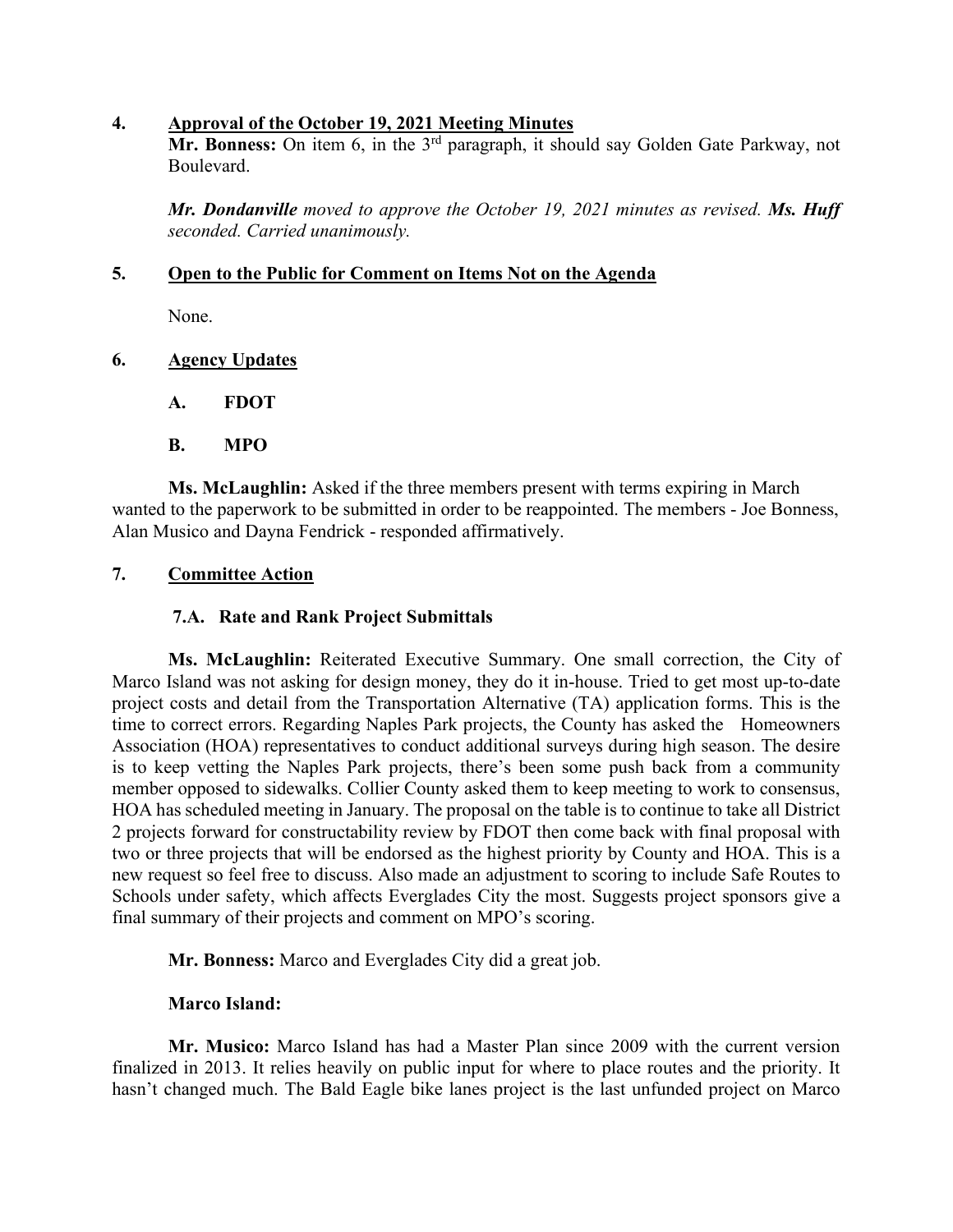Island, two others left in the Master Plan are funded by Marco Island's Capital Improvement Program (CIP). Bald Eagle is the second most heavily traveled route on Marco second to Collier Boulevard, it has lots of bike traffic. Received 190 comments on comprehensive plan and did a farmers market presentation that got 508 signatures, and received endorsements from community organizations: YMCA, Police, Chamber of Commerce, both sets of schools, totaling about a dozen community organizations. One criterion not included in the MPO's prioritization scoring, but considered by Marco, is the density—within half a mile of the route are 3,000 residential units. Also took snapshots over 3 months on bike traffic: between January and March there were about 967 cyclists a day, Snapshots were done in various weather conditions, on different days of week, and at different times. There were 4 accidents on this road—one serious, person transported to the hospital—numerous near misses that didn't result in police reports. Bike lanes will improve safety. Marco has the Right of Way (ROW) to build. Marco Lakes has a large Hispanic community, and lots of restaurant workers, and Bald Eagle is immediately adjacent and used by the workers, which covers the Environmental Justice criteria (EJ). **Mr. Bonness** asked about swales and parking in bike lanes. **Mr. Musico** responded: The swales are 15 feet, so there's no problem adding 5-foot bike lanes. North and south of this section have bike lanes. Marco Island keeps after parking, they call in a code compliance, offenders tend to be landscaping companies so once they're spoken to it's fixed.

#### **Everglades City:**

**Ms. Fendrick:** We are glad the criteria will address Safe Routes to School. Our project is all about the school: two main roads that connect to school and a walkway along school. These facilities serve local community along with school, post office, convenience stores, and are used by seasonal visitors – routes located by the RV park and eco tour area. These routes connect to the school and Collier Avenue and existing walkways and bike lanes on Copeland. They will improve connectivity. Currently lots of people walk in street because there's nowhere else and this will be a better way to get around. This serves the working people as lots of restaurant and lodging and stone crab crews use these routes as well. **Ms. Huff:** There's lots of commercial traffic with delivery trucks, stone crabs etc. This makes it safer for kids, a great help to schools. **Ms. Fendrick:**  Part of the argument is it will serve far greater than local population with the national park in town and an estimated half million visitors.

#### **County submittals:**

**Mr. Tisch:** For each one of 5 commissioner districts, staff selected projects based on EJ areas. District 1, Naples Manor, has done a lot on southeast side, on north there's not a lot. The goal is to provide connectivity to existing sidewalks so people can walk a route.

**Mr. Bonness and Ms. Halman asked questions about drainage. Mr Tisch responded:** Projects are cognizant of these issues. FDOT makes sure these are not drainage projects, they won't fund if drainage is 50% of the total cost. We work with engineers to minimizing piping and evaluate each side of road to figure out which is best. We able to engage engineers, Collier is fortunate that we can do that, it's part of why we have success in getting funding from FDOT. In Lee County there were projects kicked back from FDOT because they involved too much drainage work. In Naples Park we're working with stormwater and utilities, they're leaving a flat area so when we want to do sidewalks we can come through and don't have do the drainage improvements.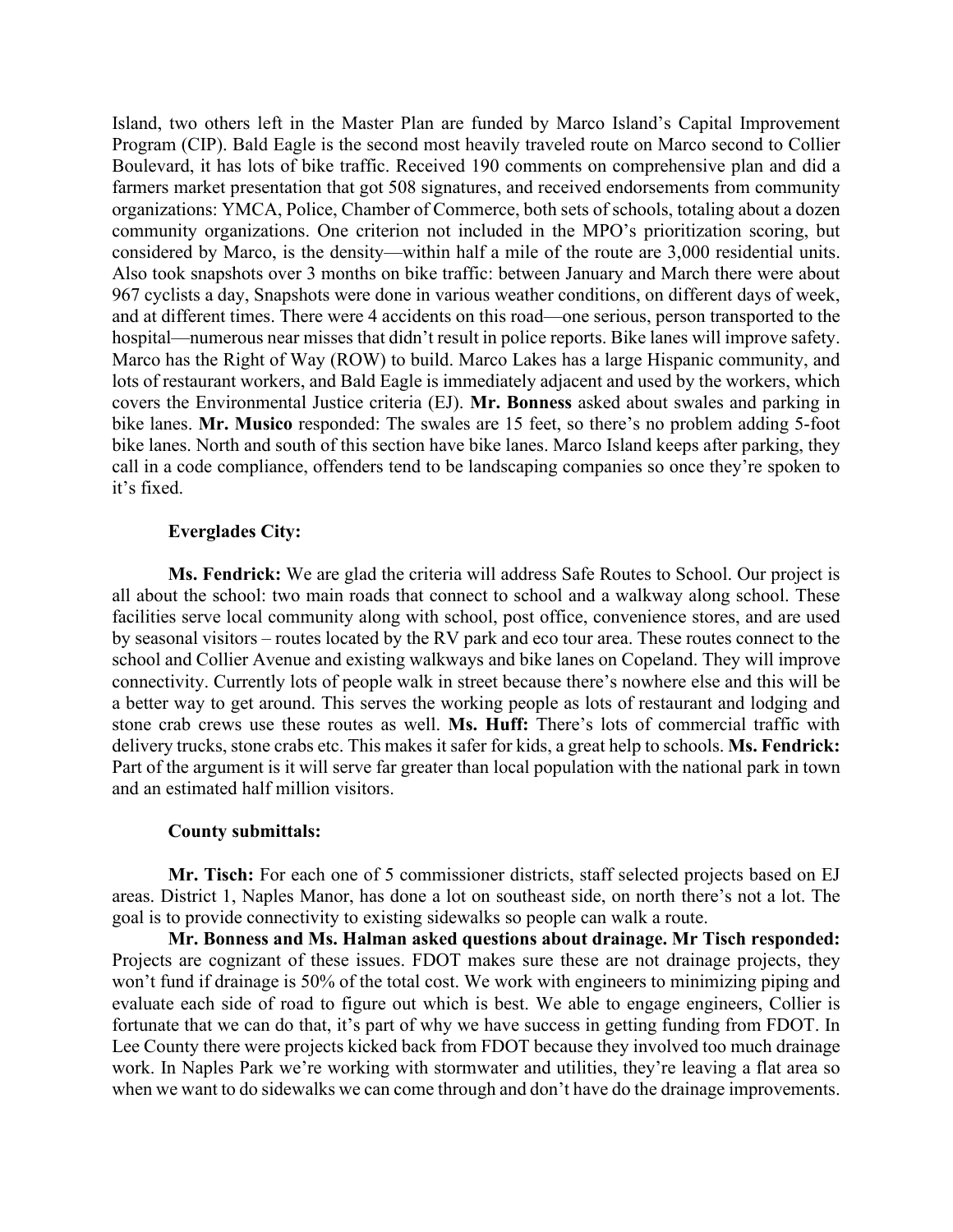**Mr. Bonness, Ms. Halman, and Mr. Tisch** discussed the difficulty with parking. Some places will lose parking; it's something that the County looks at. In Immokalee cars are immediately ticketed if blocking sidewalks to discourage that behavior.

**Mr. Tisch:** The project in Golden Gate City came from a walkability study, the projects in Bayshore and Immokalee came from Bayshore CRA and Immokalee CRA, we work with the staff for projects they want, and needed projects. People walking in the street isn't a great option.

**Mr. Bonness:** Is the Vanderbilt Beach Road (VBR) sidewalk on the north or south?

**Mr. Tisch:** North, that was a request made some time ago.

**Mr. Bonness:** Current sidewalk is not ADA compliant

**Mr. Tisch:** There's more utilization, with Vanderbilt Drive to US 41, there's so many people walking around hotels and Naples Park. We have project sidewalk for east of Vanderbilt Drive, sidewalks on both sides of that road.

**Ms. Keeler** asked about Palm River Estates**, Mr. Tisch** explained that it's not considered an EJ area, it's an area not economically depressed which was the focus for these project submittals. **Ms. Keeler** mentioned a Municipal Service Taxing Unity (MSTU) established in Palm River and asked about the potential for widening roads and adding bike lanes and sidewalks and that Palm River is not recognized as an official HOA by the state and they are lower (in authority) than the officially recognized HOA communities. **Mr. Tisch** responded that typically, when you add 5ft wide sidewalks and drainage, the ROW is not wide enough for both sidewalks and bike lanes. Depending on speed some people are comfortable riding on residential streets. The best option is to check with the MSTU for answers regarding all the projects there.

**Mr. Dondanville** asked about the work done by the DPZ Group process for the neighborhood around US 41, the US41/10<sup>th</sup> St master plan, because of the safety issues for pedestrians and bicyclists. **Ms. Lantz:** FDOT was working on City of Naples's behalf. **Mr. Dondanville:** they're only doing US 41 and shifting traffic into the neighborhood. **Ms. McLaughlin:** familiar with DPZ project, but it's located in City of Naples; the County would need to hire them, or they would need to market the County in order for them to get involved (in County planning). **Mr. Dondanville:** surprised DPZ didn't meet with the County. **Ms. Lantz:** The County is involved with FDOT study [on US 41] though.

**Mr. Matonti:** If you had to pick 2 or 3 to group together what would be the priority? **Mr. Tisch:** Each district project is necessary; all have the same weight. We separated Naples Park so they can be done individually or grouped together. Sometimes when submitting FDOT doesn't have the funding for all grouped together, so if they have extra, they can fund one additionally. We welcome input from this committee, you represent different districts, things in Immokalee identified by the CRA who are on the ground talking to citizens. It depends on where it is, for getting the projects: working with walkability studies, or groups, or looking for projects that need connectivity.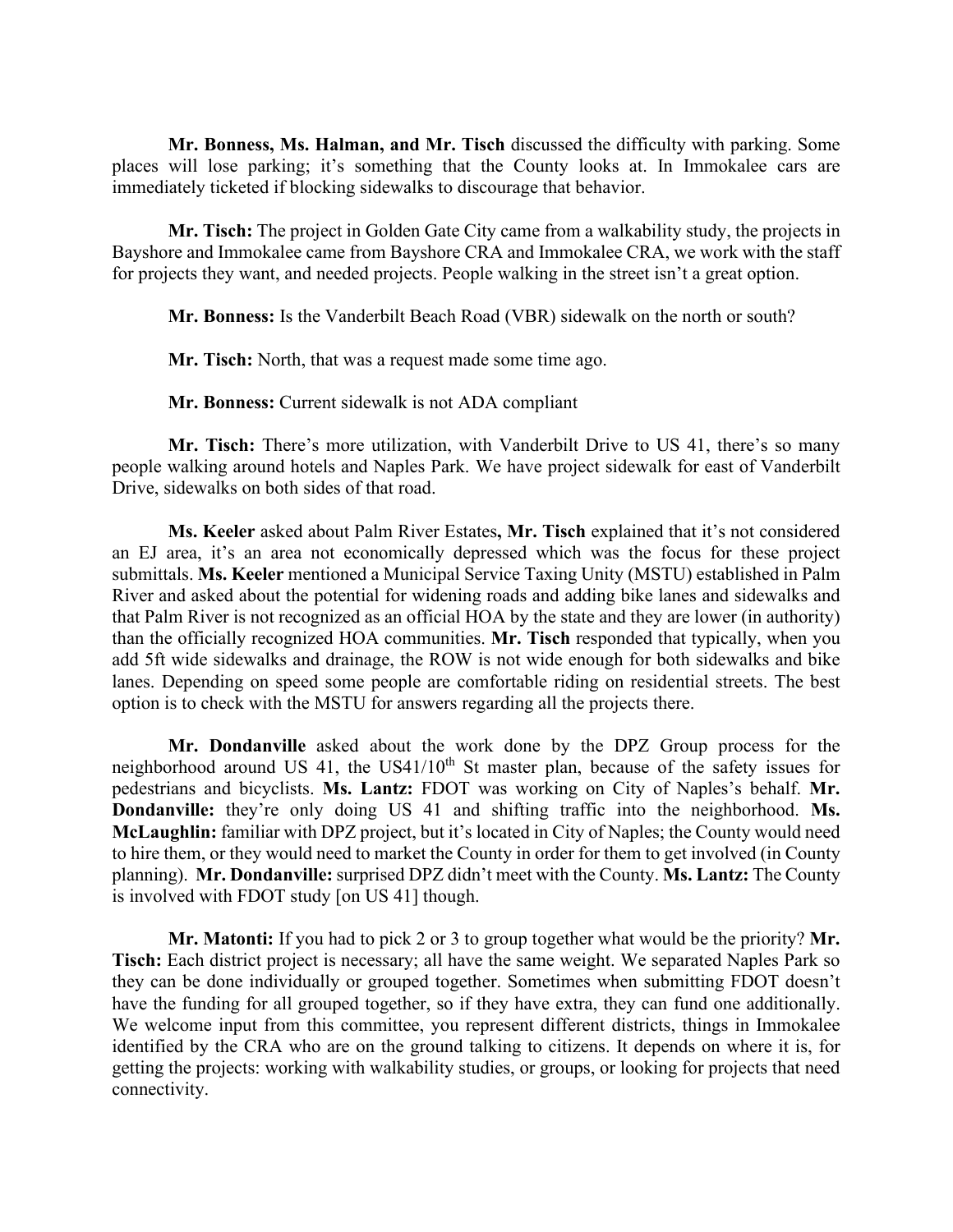**Ms. Fendrick:** When you look at rankings, Naples Park projects are all ranked higher than Everglades City, does ranking translate to timing and schedule? Would Naples Park get all three before Everglades City?

**Ms. McLaughlin:** When Victoria Peters [FDOT] responded to this question previously, she affirmed that she looks at the ranking and tries to get higher priority projects programmed first, but other things come into play. It's back and forth between submitters, myself, and FDOT for hitting right dollar amount in any given year, sometimes lower ranked projects with lower costs can be funded earlier when opportunities open up. There's not an iron clad rule, it depends on financial availability and project cost and constructability - are there still lingering issues like drainage - all of it get discussed. We asked the County the same question – what their priority is [in Naples Park] because there's so many projects. We're looking to this committee to give advice, what would you advise the MPO board to do?

#### **Ranking Discussion**:

**Mr. Musico:** One of the things we did with the [Marco Island] comprehensive pathways plan, Section 15 of plan is what are the other things that would affect ranking. Go back and look at Section 15, the three others are hard objective data points (safety, EJ, on the master plan), but Section 15 goes into additional criteria.

**Mr. Bonness:** Look at district equality, make sure taxpayers' money split evenly. Look at ancillary items to break ties. Golden Gate Estates, it's a huge section that rarely gets things.

**Ms. Huff:** All of our sections are .6 miles, very small sections, it can fit in because it's so small, even increasing ranking with safe routes to school wouldn't be the same.

**Mr. Bonness:** Take one street of Naples Park out and then it could get hit with funding later.

**Mr. Musico:** Proportionality of funding is important. **Mr. Matonti:** What district are Marco Island and Everglades City? **Huff:** Everglades City is 5 but it could change with the redistricting. **Ms. Fendrick:** Look at the EJ scores too, things are changing. **Ms. McLaughlin:**  We're looking forward to census data for 2020, demographics are changing, but may take a while to show up statistically. I did another analysis of EJ on Everglades City, but it still does not meet the criteria. The MPO and FDOT have a desire to assist Everglades City because you ask for so little and have no staff – it's an all-volunteer effort. Ms. **Huff:** Dayna Fendrick and Tim Brock did a great job putting this together.

**Ms. McLaughlin:** Equity is important, as an MPO we get checkmarks on whether we address it or not, and we are evaluated rigorously by FHWA, that's why it scores high in the plan; because equity, safety, and multimodal are three points we must hit.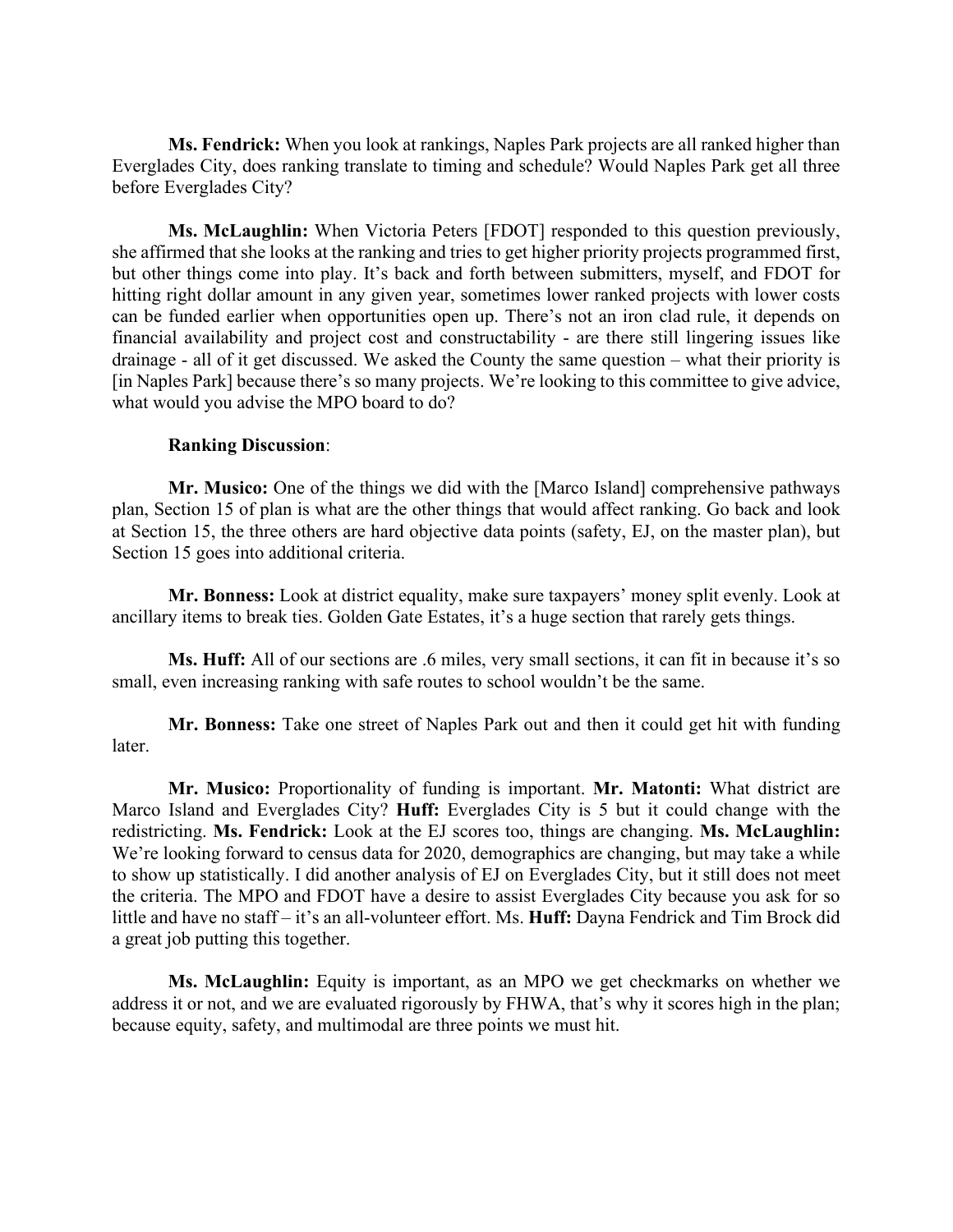**Mr. Tisch:** I worked with Lee MPO, one thing they try is working with the municipalities, it gets a win for each community. You as a committee have a ranking, but your recommendation is your recommendation you have reasons for ranking a rank 5 project over a rank 2.

**Ms. McLaughlin:** So much of the intention of the scoring was to help the County prioritize projects because it's so vast and diverse, and the needs are endless. The idea was to help the County prioritize rather than elevate them above other entities. County projects hit all the markers: connections to bus stops, regionality, safety, E.J. But in the big picture, the scoring lost sight of small communities**.**

**Mr. Musico:** The flip side is the County has enormous road projects where bike/ped facilities can be attached; Marco and Everglades don't have these projects.

**Ms. McLaughlin:** All of this can be considered when the master plan is redone soon. For now, how would you rank these? What's your advice? All are eligible, and all will be funded if they stay on the list.

**Ms. Huff:** Where do these funds come from? Ms. **McLaughlin:** This is federal money - SU (Surface Transportation – Urban) funding is the most flexible, and TA (Transportation Alternatives), and some help from the State. **Ms. Huff:** With the infrastructure bill will we get more funding? **Ms. McLaughlin:** We're studying that, discretionary will be coming forward, buzzwords that come up are multimodal, safety, equity. We hope the answer is yes but don't know yet. **Mr. Philips:** The bill was just signed, we're just waiting for the evaluation, when it comes to the region, we have to deal with what the district gets. They'll pick a project to use leftover money rather than letting that money sit. The State is generous, the State uses grants to fill the match requirement gap, it doesn't increase amount received but it covers the gap, so municipalities and county are given some relief.

**Mr. Bonness:** We could take a look at Everglades City in terms of ranking, so they hit head-to-head when money is allocated

#### **Mr. Halman:** I agree

**Mr. Matonti:** Based on scoring matrix, equity is a defining factor, is anyone here to discuss Naples Manor? It's not an arterial or collector road, just a local one, that district is on with projects, and we have to make concessions, it's also the lowest safety besides feasibility. **Mr. Bonness:** It's ranked high because of a walkability study and schools at the back end. **Ms. McLaughlin:** It's one of the most impoverished communities in the County. **Ms. Halman:** Representatives may not be here because everyone has to work, they can't come here.

**Mr. Matonti:** It's \$1.8 million for District 3 projects. Vanderbilt Beach Road (VBR) serves Naples Park, it's an arterial. Are we prioritizing arterial or local roads?

**Mr. Bonness:** There are facilities on VBR, you're improving those, in Naples Park you don't have anything.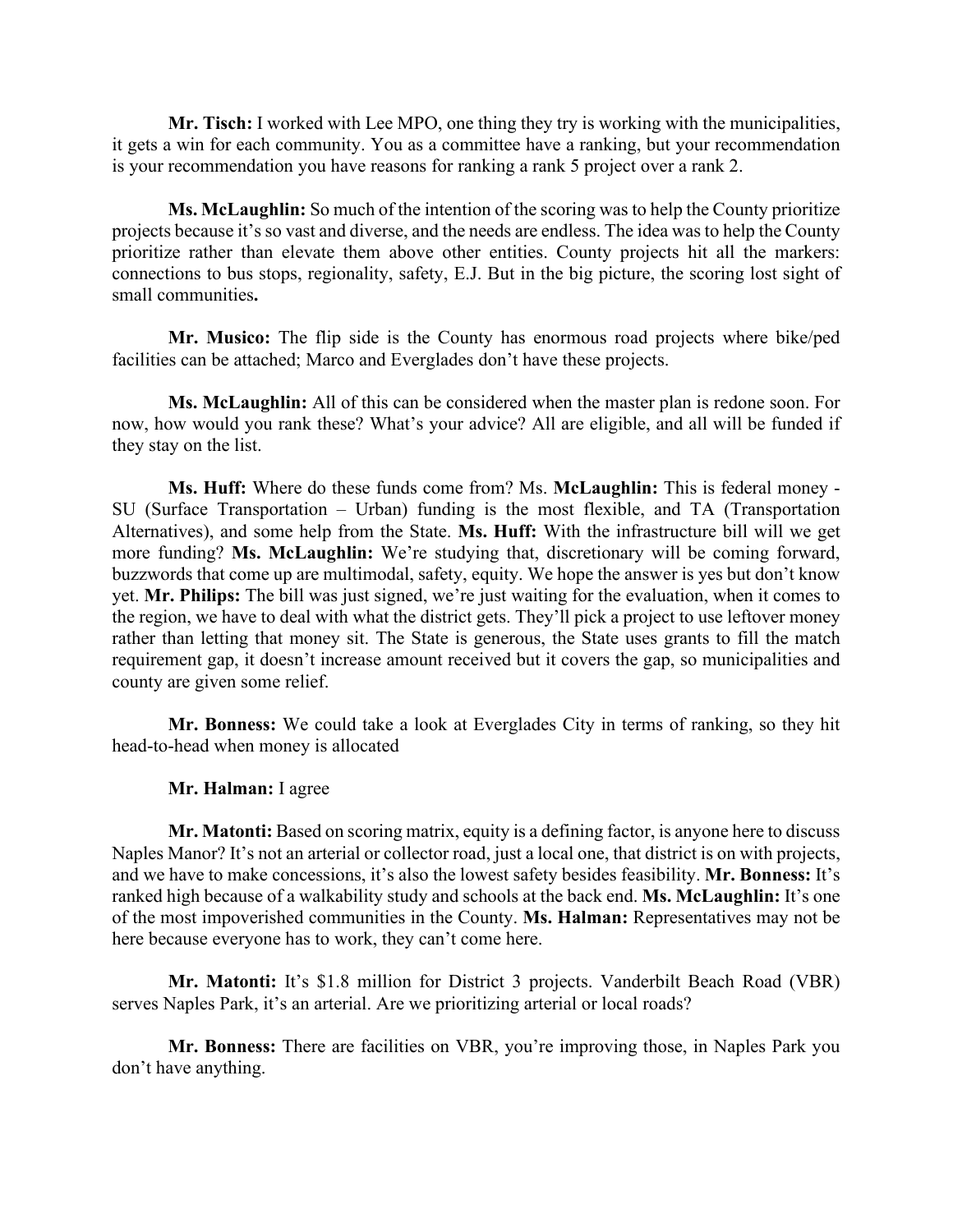**Mr. Musico:** If you move Everglades City up to a 3 and move Naples Park to a 4, you'll still have enough money to do 2 of those projects

**Ms. Jacob:** I don't want to change Naples Park ranking, but reality is not all avenues will be completed because of equity in funding between districts. Last month we talked a lot about VBR. There are facilities on both sides and nothing in Naples Park. VBR should be lower priority. In Naples Park out of 20 crashes 75% resulted in injury. Naples Park did a survey, 77% of respondents want sidewalks, a big change from last time sidewalks were proposed. However just to make sure we are going to presentations at our next community meeting, if people don't want them the funding would move.

**Mr. Matonti:** Last is MPO's feasibility study, then second to last is VBR in District 2, then then 1 to 2 of the Naples Park sidewalks and moving up is Everglades City.

**Mr. Musico:** I would support that.

**Mr. Matonti:** Immokalee, Bayshore, Naples Manor, all need to go to the top, move District 2 to bottom above MPO.

**Mr. Dondanville:** It's a tie between District 3 Golden Gate City and Marco Island, I see number 2 as Everglades, and #1 as Immokalee is recommendation, need to get moving, save lives get kids to school.

**Mr. Komanecky:** For Everglades City, it's hard to see a safety aspect being so low, I support bumping it up, VBR would be great but there're already facilities so that's nice to have but not a high priority.

**Mr. Bonness:** We have \$5 million to spend, but \$7 million with all projects.

**Mr. Dondanville:** This ranking gets the most important done

**Mr. Matonti:** Keep the same ranks, but flip Everglades City above District 2.

**Mr. Musico:** District 2 to 4, and Everglades City to 3, and make VBR a 6. Increase Everglades City, decrease 3 Naples Park sidewalks to 4, and VBR from 5 to 6.

**Ms. Lantz:** Whatever the ranking, all County projects move forward for feasibility?

**Ms. McLaughlin:** Yes. We talked about the need to have projects on the shelf, because FDOT throws money into SU box when there's little time to spend it, so it's good to have extra projects on-line.

**Mr. Dondanville:** Moving along on pedestrian overpass for a number of years, coming to a conclusion that an on-grade system to stop traffic might cost less or the same but is easier to get done. Even though some discussion about Gordon River Greenway construction allowed for overpass, it isn't effective if City of Naples can't enforce speeds, and traffic backs up and it's not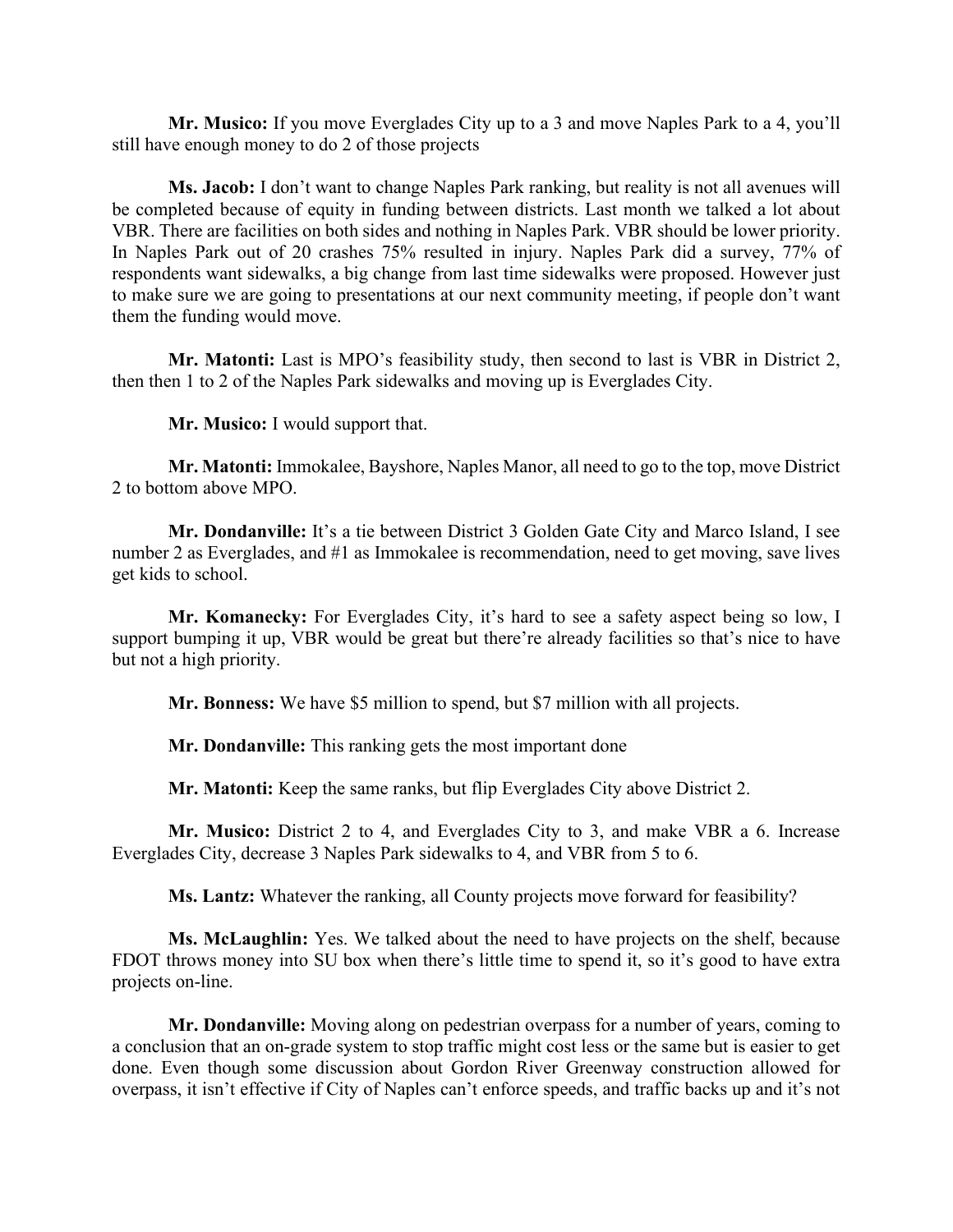safe now. I would like a stop light that can also be activated by pedestrians. **Mr. Bonness:** A good test for an on-grade system is the one at 84 and Rich King Greenway. **Mr. Tisch, Ms. McLaughlin, and Mr. Dondanville** discussed the cost effectiveness of a study and what options to study. **Ms. Lantz** noted a study must be done but perhaps one that costs less than \$750,000. Ms. **McLaughlin** noted that this project is always last, as there is no crash record, because people don't cross, it can always be resubmitted.

*Mr. Matonti moved to adjust and approve the rankings. Mr. Musico seconded. Carried unanimously.*

# **8. Reports & Presentations (May Require Committee Action)**

# **8.A. FDOT District 1 Active Transportation Plan**

**Ms. Chesna:** gave the presentation as provided in the agenda packet.

**Ms. Halman:** At the joint meeting someone asked about trees? Florida is hot and trees are healthy and help environment.

**Ms. Chesna:** It's in the toolbox created for local people and FDOT. Landscaping helps slow traffic. It is all about funding, if people talk it up, it is good to make it viable.

**Ms. Fendrick:** We started to put trees in the submittal and spoke to Victoria, SU funds are constrained and can't pay for street trees. But it is not a Complete Street without street trees.

**Ms. Chesna:** The number of lanes, speed, and other factors affect trees, we are concerned about how fast you'll hit the tree. These corridors will get a workshop for locals to put input, when speeds are lower, we can put more on the corridor.

**Ms. Halman:** Northern states have trees and southern do not.

**Ms. Chesna:** In northern states, arterials have less lanes or intersection are smaller.

**Ms. Huff and Ms. Chesna** discussed the [interactive] FDOT GIS maps, the benefits are that FDOT can get ideas from the public like cleaning debris from the roadway, making sure infrastructure is safe, do we need buffer, etc, but it has to be documented.

**Ms. Huff:** Why can't you mark bike lanes? US 41 is marked some places but not others. **Ms. Chesna:** Planners look at whole community and engineers look specifically at road. The designers thought Complete Streets meant bike lanes and marked them, but they realized that's not always the safest. We can't mark a shoulder as a [bike] lane if posted speed is over 45 mph, but there could be a buffered bike lane if the speeds are reduced. The more visuals the driver sees the more they know. **Ms. Huff:** If people see it then they know, similar to making US 41 unmarked as a scenic route.